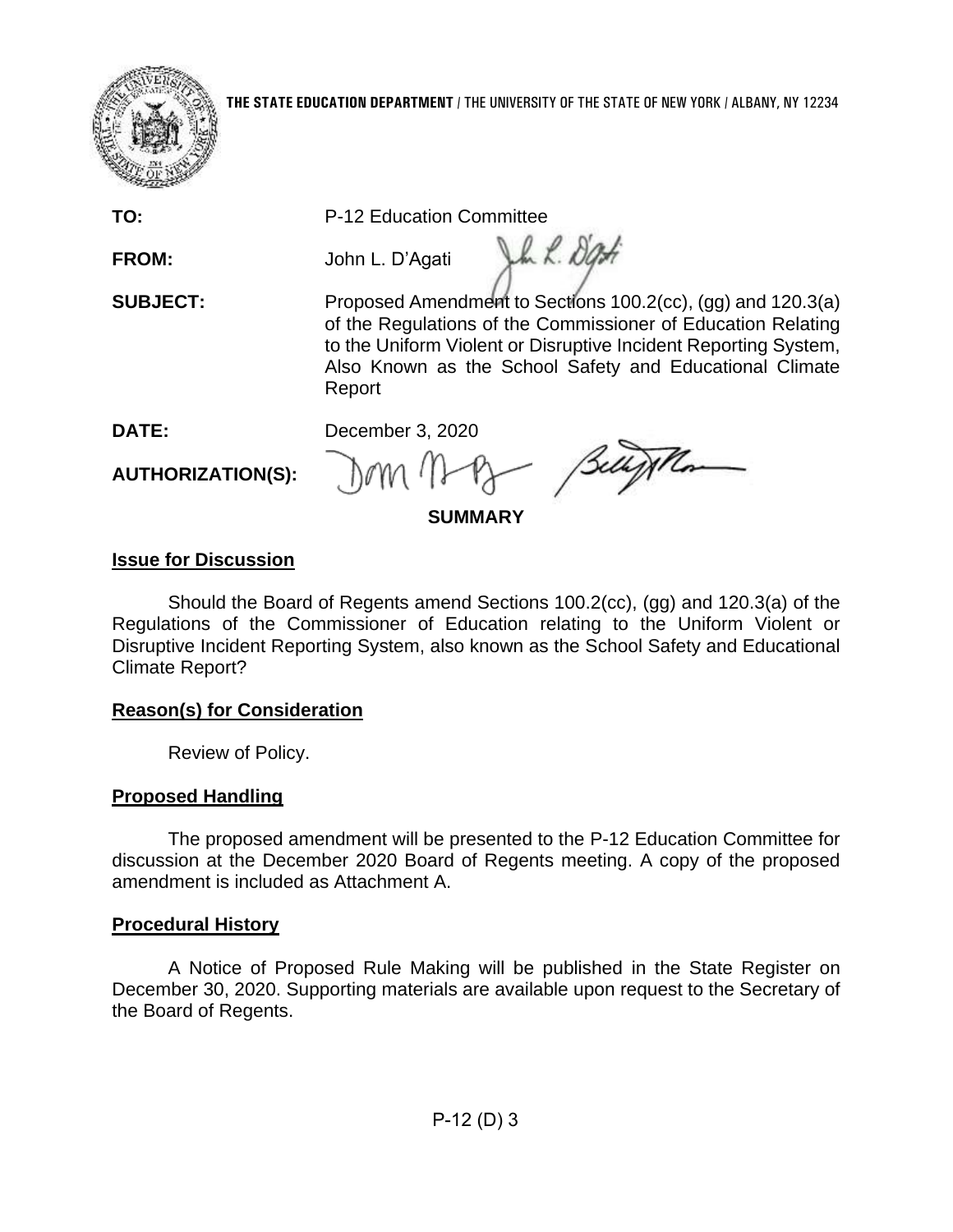#### **Background Information**

purpose of unsafe school choice.<sup>1</sup> Enacted as part of the Safe Schools Against Violence in Education Act (SAVE) in 2001, Education Law §2802 required the Commissioner, in conjunction with the Division of Criminal Justice Services, to establish a statewide uniform to record information about violent and disruptive incidents beginning in the 2001-2002 Both federal and State law require the Department to implement a statewide policy that identifies persistently dangerous public elementary and secondary schools for the violent and disruptive incident reporting system (VADIR), also known today as the school safety and educational climate (SSEC) reporting system, and to promulgate regulations defining "violent or disruptive incidents." In order to implement this section, Commissioner's regulation §100.2(gg) was developed in consultation with the Division of Criminal Justice Services, as well as legislative and executive staff, and required schools school year.

 To fulfill the requirements of federal law relating to unsafe school choice, Education Law §2802 requires the Commissioner to annually determine which public elementary Commissioner's regulations. Each school is required to maintain a record of all violent and to provide an annual report of such incidents to the superintendent. Schools must submit to the Department the number of incidents in each category outlined in and secondary schools are persistently dangerous, in accordance with the and disruptive incidents that occur within each school year, from July 1 through June 30, Commissioner's regulations §100.2(gg). Using this VADIR data, the Department calculates the School Violence Index (SVI) for determining which schools are persistently dangerous.

 effective July 1, 2017. These amendments revised the method for collecting incident data reporting structure and revised definitions developed by the Task Force to provide a greater degree of clarity and to better align with the intent of VADIR. However, the current VADIR system prescribed in §100.2(gg) has had the unintended effect of having certain incidents included in VADIR that do not necessarily reflect violent and/or disruptive ensure that VADIR only includes incidents that are truly violent and/or disruptive to better Immediately following the mass shooting tragedy at Sandy Hook Elementary School in 2012, the Board of Regents directed the Department to re-establish the New York State Safe Schools Task Force, which was first established in 1999. Starting in May 2013, the Task Force met repeatedly across many months, culminating in the September 2014 presentation of 36 recommendations to the Board of Regents. The Department adopted amendments to the VADIR system at the December 2016 Regents meeting, that incorporated both VADIR and Dignity for All Students Act (DASA) reporting into one incidents. Therefore, amendments to the Commissioner's regulations are necessary to align with the intent of the VADIR system, which is not to be punitive but rather to inform policies for reducing school violence.

 In August 2019, the Task Force was reconvened to provide input on addressing issues related to the VADIR system, school safety, and the 2018 Office of the State

 1 20 U.S.C.A. §7912; N.Y. Education Law §2801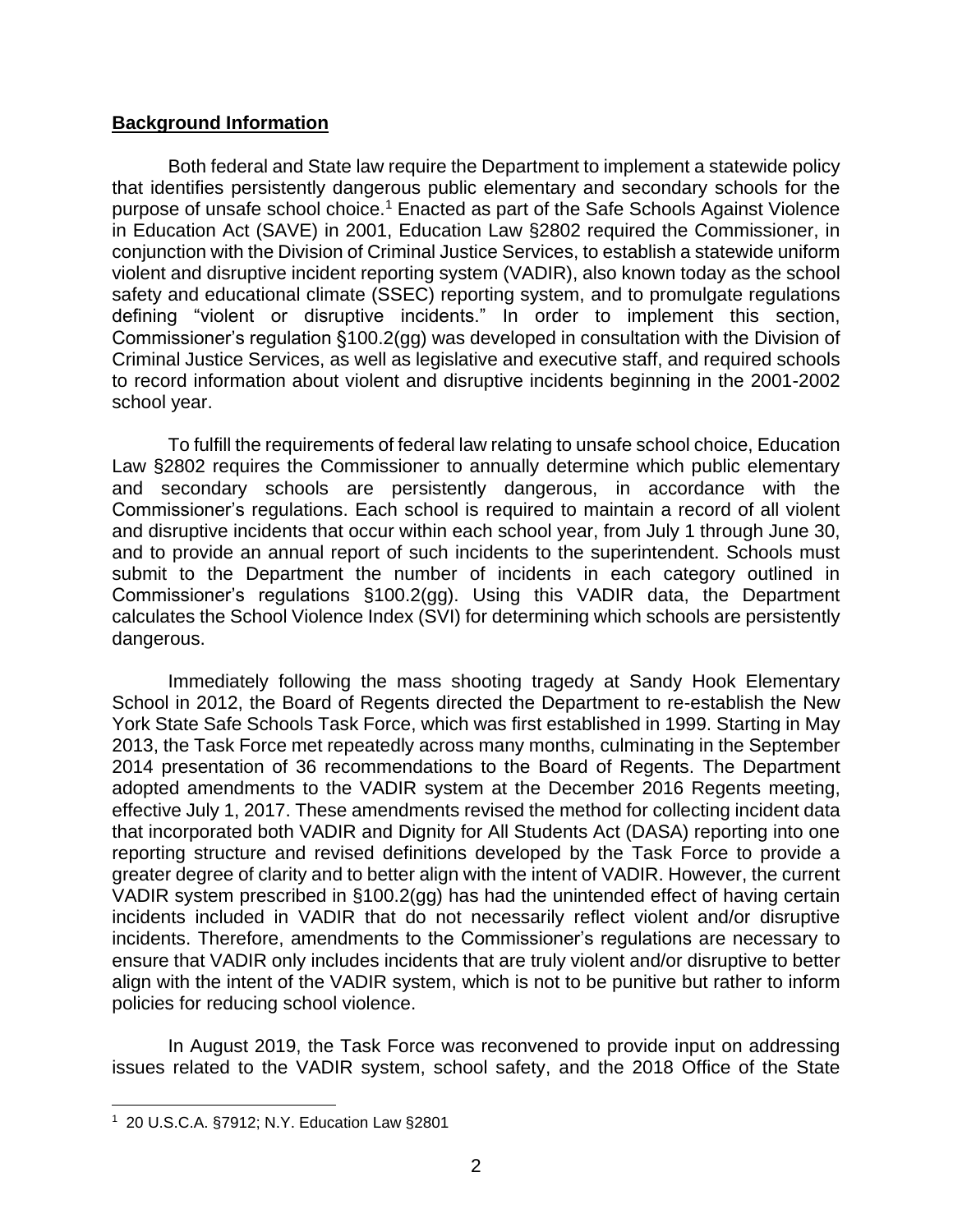2019, there have been five meetings of the Safe Schools Task Force members, with an Comptroller's audit of NYSED's implementation of the SAVE legislation. Since August additional six subcommittee meetings. The Task Force is comprised of NYSED staff and various stakeholders, including the New York City Department of Education (NYCDOE), school districts, BOCES, schools, parents, LGBTQ and education advocates, Division of Criminal Justice Services, New York State Police, the Governor's Office, New York State United Teachers, New York Civil Liberties Union, the Department of Homeland Security, Office of Children and Family Services, and the Office of Mental Health (see Attachment B).

#### Proposed Amendments to VADIR Definitions and School Violence Index (SVI) **Calculation**

 there was confusion around a number of the categories, their definitions, and how they were weighed in calculating SVI. The Task Force, through several subcommittees and After two years of schools and districts reporting under the new VADIR categories and definitions adopted at the December 2016 Regents meeting, it has become clear that full task force meetings, looked at VADIR Data Collection with an eye to:

- a. Re-examine VADIR category definitions after two years of collection and feedback from schools;
- b. Re-assess the SVI formula for more accurate identification of persistently dangerous schools; and
- c. Assess the need to collect data on threats of school violence.

## **VADIR Definitions**

Reporting issues associated with certain VADIR definitions became apparent after the first year of VADIR data collection (2017-2018). When comparing data for the 2017- 2018 school year to data for the 2016-2017 school year, the categories with the largest increases were assault (+35 percent) and sex offenses (+32 percent).

| <b>Comparison of Incident Counts Collected in</b><br>2016-17 and 2017-18 School Years | $2016 -$<br>2017 | $2017 -$<br>2018 | <b>Year to</b><br>Year<br>Change | %<br>Change |
|---------------------------------------------------------------------------------------|------------------|------------------|----------------------------------|-------------|
| 1. Homicide                                                                           |                  |                  |                                  |             |
| 2. Sex Offenses                                                                       | 3,479            | 4,583            | 1,104                            | 32%         |
| 3. Assault                                                                            | 10,501           | 14,144           | 3,643                            | 35%         |
| 4. Discrimination, Harassment, and Bullying<br>(including Cyberbullying)              | 23,930           | 23,768           | (162)                            | $-1%$       |
| 5. Bomb Threat                                                                        | 209              | 211              | 2                                | 1%          |
| 6. False Alarm                                                                        | 684              | 692              | 8                                | 1%          |
| 7. Weapons Possession                                                                 | 5,139            | 5,464            | 325                              | 6%          |
| 8. Use, Possession, or Sale of Drugs                                                  | 5,346            | 5,917            | 571                              | 11%         |
| 9. Use, Possession, or Sale of Alcohol                                                | 1,094            | 1,089            | (5)                              | $0\%$       |
| Total                                                                                 | 50,382           | 55,869           | 5,487                            | 11%         |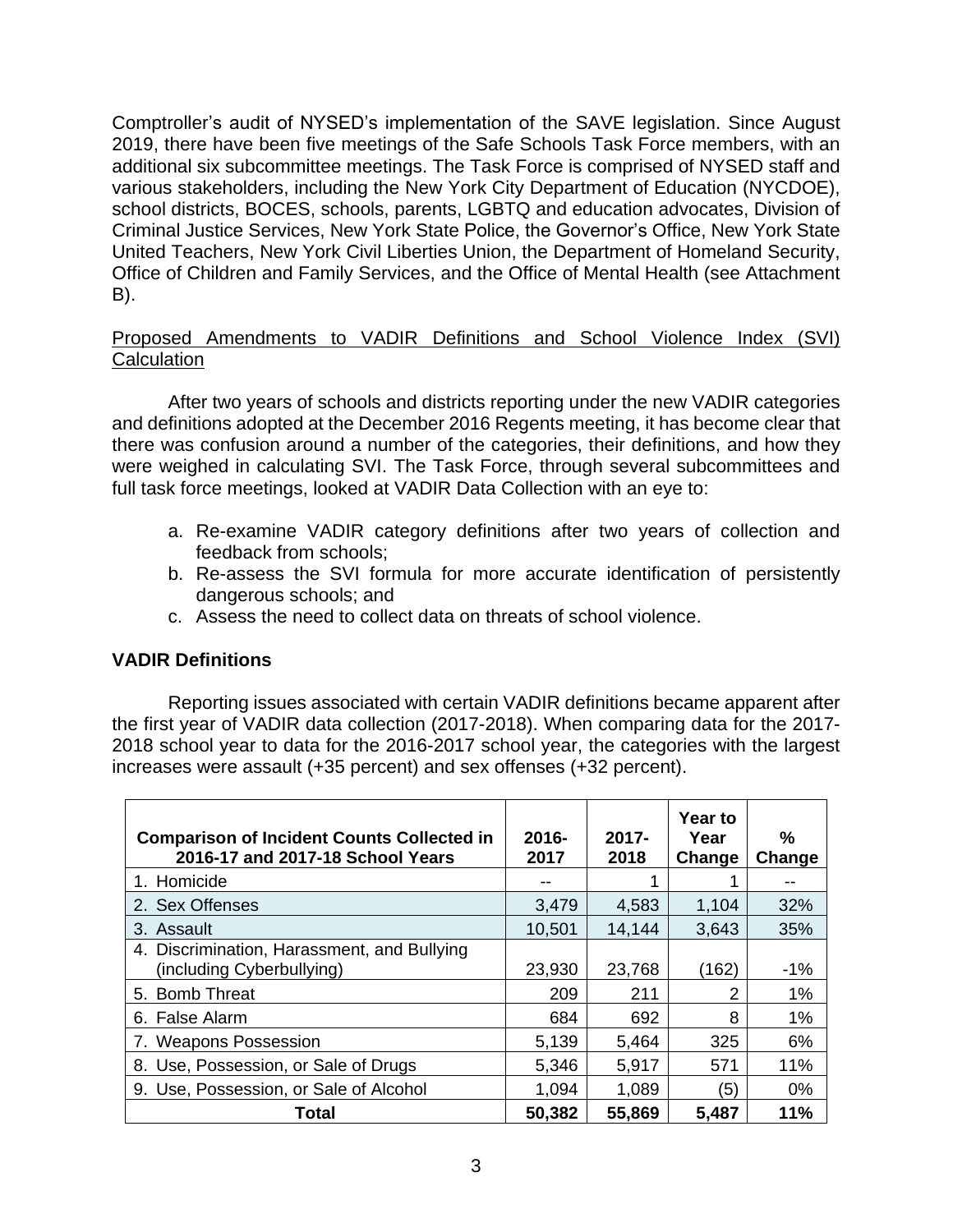"forcibly touching or grabbing another student on a part of the body that is generally For NYC schools, forcible sex offenses saw an extraordinary increase (from 21 to 446 incidents) in the 2017-18 school year. NYC attributed this change to the 2016 amendments to the definition of "forcible sex offences" in §100.2(gg), which added regarded as private, such as buttocks, breast, genitalia." Prior to this amendment, touching another student's buttocks would have fallen under the lesser category of "other sex offenses," and NYC would have had only 33 incidents under this definition.

Similarly, the definition of "assault" in §100.2(gg) contributed to the over identification of elementary schools by allowing minor, developmentally expected behaviors to be reported. Some examples include: a kindergartener playing with blocks hit another student, which left a welt, when the student took one of the blocks; out of anxiety, a child on the autism spectrum walking through the hall with his/her aide, grabs and digs his/her nails into the aide's arm when approached by another student, scratching the skin and drawing blood.

Therefore, the Task Force determined that the definitions prescribed in §100.2(gg) should be revised as follows:

- • The terms "other sex offenses," "forcible sex offenses," and "assault" are Penal Law (Penal Law) and to reflect developmental age and intent. revised to be consistent with the definitions of such terms in the New York State Additionally, a requirement that the school has referred the person to the police for the act reported was added to these definitions so that VADIR only reflects the most serious of violent incidents;
- The term "weapon" is revised to be consistent with the definition of such term in the Penal Law, to accurately reflect all of the Penal Law's enumerated list of weapons; and
- "bomb threat" and "false alarm," there is no category to collect other forms of • The Task Force recognized that while the VADIR system collects incidents of school threats. Therefore, the proposed amendment adds a definition for "threat (other than bomb threat or false alarm)."

#### SVI Recalculation

 by the number of incidents and is "weighted" by the seriousness and type of incidents. SVI is a ratio of violent incidents to school enrollment and is currently determined Each year, the SVI is used to identify persistently dangerous schools. Schools may be designated as persistently dangerous if they meet the following criteria:

If for two consecutive school years, a school has EITHER:

- An SVI of 1.5 or greater; OR
- An SVI of 0.5 or greater AND a total of 60 or more serious incidents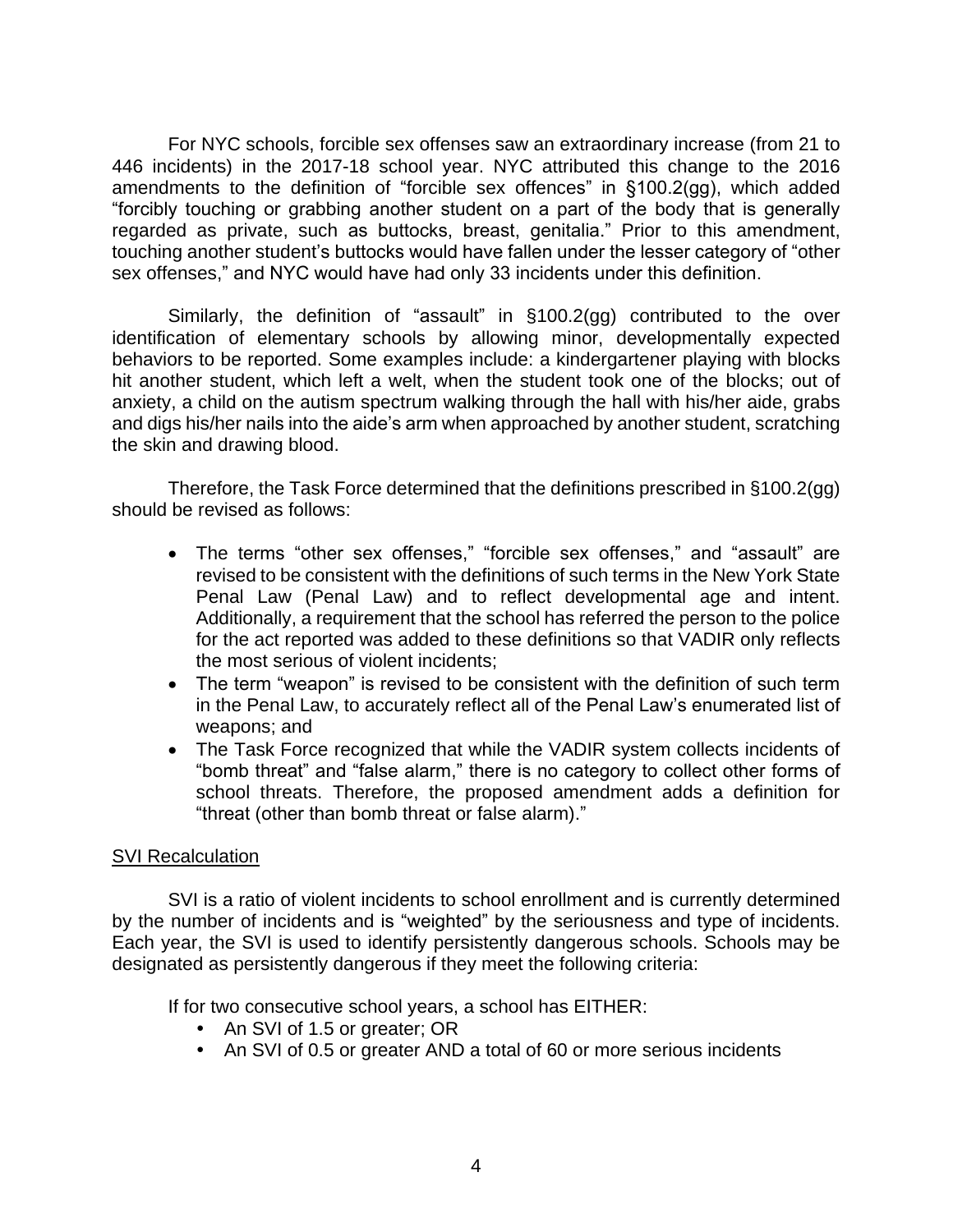The current calculation (see Attachment C) is:

#### Sum of Incidents x Weight BEDS Enrollment Total

 The current SVI formula and process of designating persistently dangerous schools over-identifies low enrollment (predominantly elementary) schools; and underidentifies high enrollment (often secondary) schools. As such, the Task Force concluded that the SVI should be revised as follows:

- 1. Focus on only violent incidents to identify persistently dangerous schools (i.e., incidents reported to police); and
- 2. The formula should take into account school enrollment in a more accurate manner.

 Task Force determined the best way to improve the accuracy of the persistently After reviewing similar states' methods of determining persistently dangerous schools by using incidents per 100 students and applying it to existing VADIR data, the dangerous determinations was to:

- 1. Remove the weighting of all incidents;
- 2. Use a total of the most serious 4 violent categories (homicide, assault, sexual offense and weapons use/possession);
- 3. Calculate a ratio of the sum of the 4 violent incident categories per 100 students; and
- 4. Establish a cut score of 3 instances/100 students to designate schools as persistently dangerous.

 purposes of determining persistently dangerous schools, pursuant to section 120.3 of the homicide, sexual offense, assault, and incidents involving the possession or use of a Therefore, to implement the recommendations of the Task Force, the proposed amendments provide that serious violent incidents included in the SVI and used for the Commissioner's regulations, shall only include the following category of incidents: weapon.

#### **Related Regents Items**

March 2013: [Safe Schools Task Force](https://www.regents.nysed.gov/common/regents/files/313p12d1%5B1%5D.pdf)  (https://www.regents.nysed.gov/common/regents/files/313p12d1%5B1%5D.pdf)

October 2013: [Safe Schools Task Force](https://www.regents.nysed.gov/common/regents/files/1013p12d1%5B1%5D.pdf)  (https://www.regents.nysed.gov/common/regents/files/1013p12d1%5B1%5D.pdf)

June 2014: [Safe Schools Task Force Update](https://www.regents.nysed.gov/common/regents/files/614p12d1.pdf)  (https://www.regents.nysed.gov/common/regents/files/614p12d1.pdf)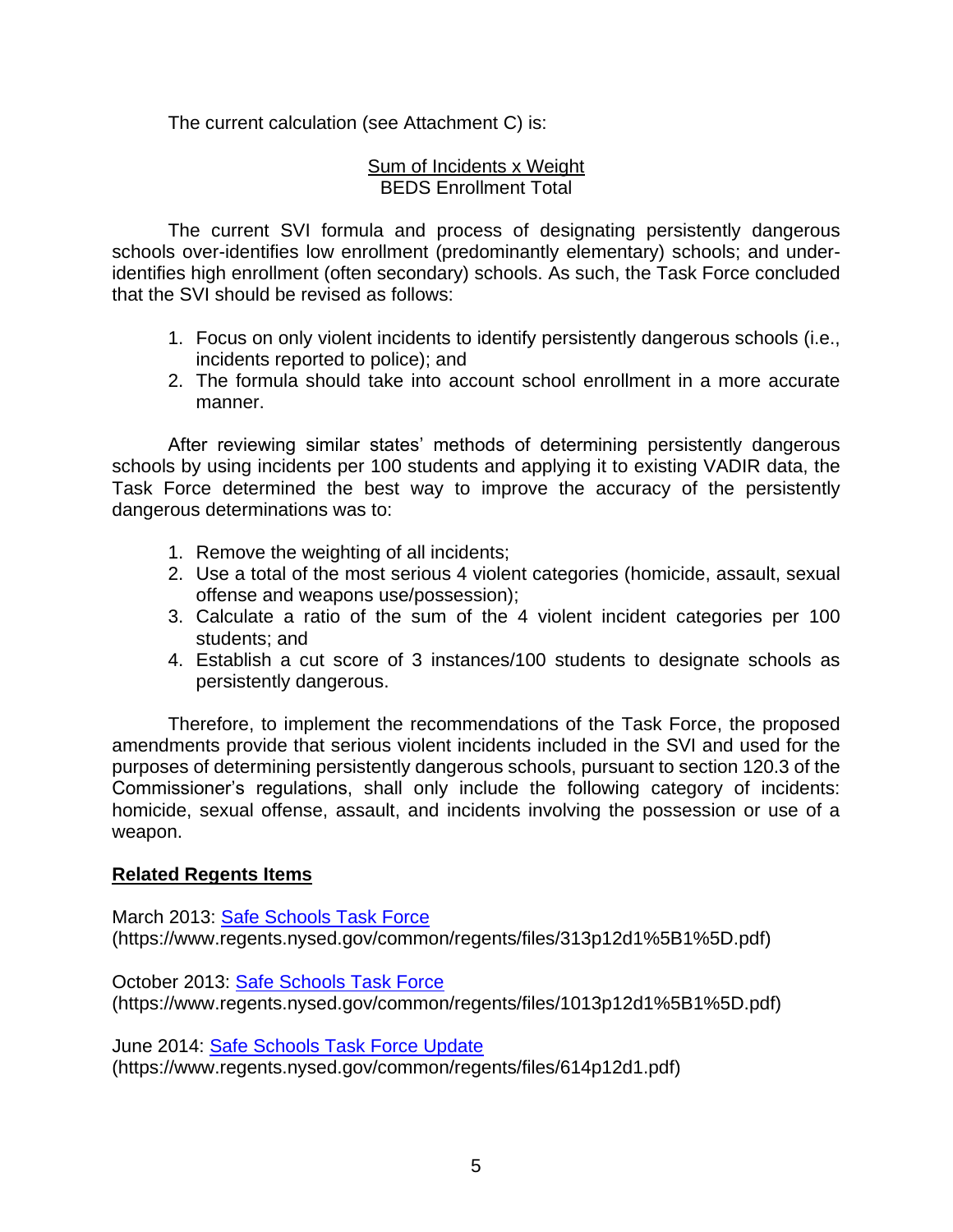September 2014: [Safe Schools Task Force Recommendations](https://www.regents.nysed.gov/common/regents/files/914p12d6.pdf)  (https://www.regents.nysed.gov/common/regents/files/914p12d6.pdf)

October 2015: [New York State Safe Schools Task Force: Status Update](https://www.regents.nysed.gov/common/regents/files/meetings/Oct%202015/1015p12d1.pdf)  (https:/[/www.regents.nysed.gov/common/regents/files/meetings/Oct%202015/1015p12d](http://www.regents.nysed.gov/common/regents/files/meetings/Oct%202015/1015p12d1)  [1](http://www.regents.nysed.gov/common/regents/files/meetings/Oct%202015/1015p12d1)[.pdf\)](https://www.regents.nysed.gov/common/regents/files/meetings/Oct%202015/1015p12d1.pdf)

May 2016: [Violent and Disruptive Incident Reporting and Calculating the School Violent](https://www.regents.nysed.gov/common/regents/files/516p12d1.pdf)  **Index** 

(https://www.regents.nysed.gov/common/regents/files/516p12d1.pdf)

September 2016: [Proposed Amendment of Section 100.2\(gg\) of the Commissioner's](https://www.regents.nysed.gov/common/regents/files/916p12d2.pdf)  [Regulations relating to the Uniform Violent and Disruptive Incident Reporting System](https://www.regents.nysed.gov/common/regents/files/916p12d2.pdf)  [\(VADIR\)](https://www.regents.nysed.gov/common/regents/files/916p12d2.pdf) 

[\(http://www.regents.nysed.gov/common/regents/files/916p12d2.pdf\)](http://www.regents.nysed.gov/common/regents/files/916p12d2.pdf)) 

December 2016: [Proposed Amendment of Section 100.2\(gg\) of the Commissioner's](https://www.regents.nysed.gov/common/regents/files/1216p12a2.pdf)  [Regulations, Relating to the Uniform Violent and Disruptive Incident Reporting System](https://www.regents.nysed.gov/common/regents/files/1216p12a2.pdf)  [\(VADIR\)](https://www.regents.nysed.gov/common/regents/files/1216p12a2.pdf) 

[\(http://www.regents.nysed.gov/common/regents/files/1216p12a2.pdf\)](http://www.regents.nysed.gov/common/regents/files/1216p12a2.pdf)) 

June 2017: [Status Update on the Implementation of the New York State Safe Schools](https://www.regents.nysed.gov/common/regents/files/617p12d1.pdf)  [Task Force Recommendations](https://www.regents.nysed.gov/common/regents/files/617p12d1.pdf) 

[\(httw.regents.nysed.gov/common/regents/files/617p12d1.pdf\)](http://www.regents.nysed.gov/common/regents/files/617p12d1.pdf)) 

April 2019: [Update on the Department's Efforts to Improve School Safety, including](https://www.regents.nysed.gov/common/regents/files/519p12d1.pdf)  [Implementing the New York State Safe Schools Task Force Recommendations](https://www.regents.nysed.gov/common/regents/files/519p12d1.pdf)  (https://www.regents.nysed.gov/common/regents/files/519p12d1.pdf)

## **Recommendation**

Not applicable.

# **Timetable for Implementation**

 for adoption at the April 2021 Regents meeting, after publication of the proposed rule in the State Register and expiration of the 60-day public comment period required under the State Administrative Procedure Act. If adopted at the April meeting, the proposed rule will It is anticipated that the proposed rule will be presented to the Board of Regents become effective as a permanent rule on July 1, 2021.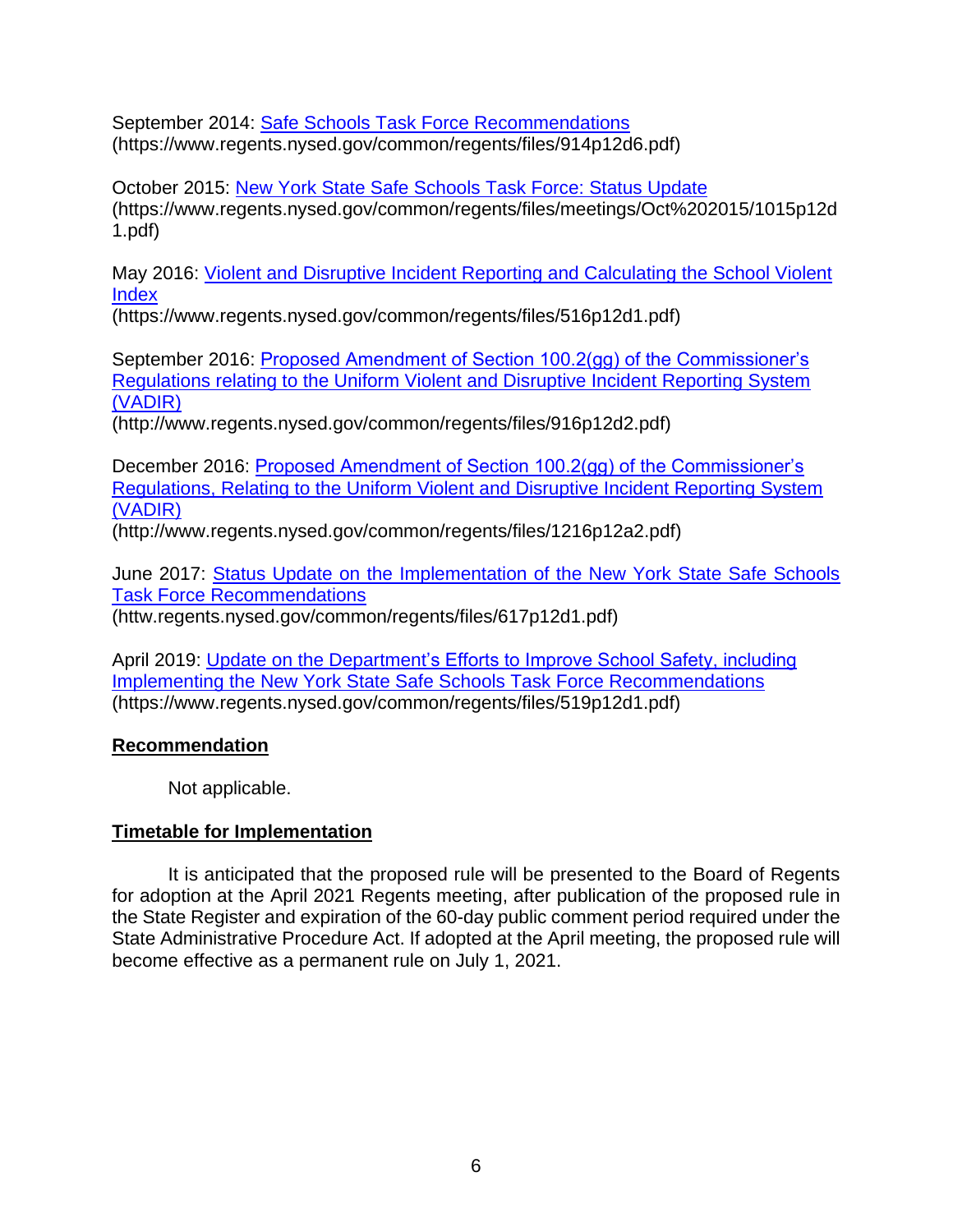#### **Attachment A**

AMENDMENT TO THE REGULATIONS OF THE COMMISSIONER OF EDUCATION Pursuant to sections 15, 101, 207, 305, 308, and 2802 of the Education Law. 1. Subdivision (gg) of section 100.2 of the Regulations of the Commissioner of Education is amended to read as follows:

2002 school year, in accordance with sections 15 and 2802 of the Education Law [, (gg) Uniform violent or disruptive incident reporting system also known as the "School safety and educational climate reporting system". School districts, boards of cooperative educational services, charter schools and county vocational education and extension boards shall submit to the commissioner annual reports of violent or disruptive incidents that occurred in the prior school year, commencing with the 2001 [section 2802\]](https://1.next.westlaw.com/Link/Document/FullText?findType=L&pubNum=1000069&cite=NYEDS2802&originatingDoc=I643BB8C001C611EBBB39971006BACD51&refType=LQ&originationContext=document&transitionType=DocumentItem&contextData=(sc.Category)) and this subdivision.

(1) Definitions. For the purposes of this subdivision:

 $(i)$  ...

(ii) …

(iii) [Physical injury means impairment of physical condition or substantial pain and includes, but is not limited to, black eyes, welts, abrasions, bruises, cuts not requiring stitches, swelling and headaches not related to a concussion.

(iv) Serious physical injury means physical injury which creates a substantial risk of death or which causes death or serious and protracted disfigurement or protracted impairment of health or protracted loss or impairment of the function of any bodily organ and requires hospitalization or treatment in an emergency medical care facility outside of school, including but not limited to, a bullet wound, fractured or broken bones or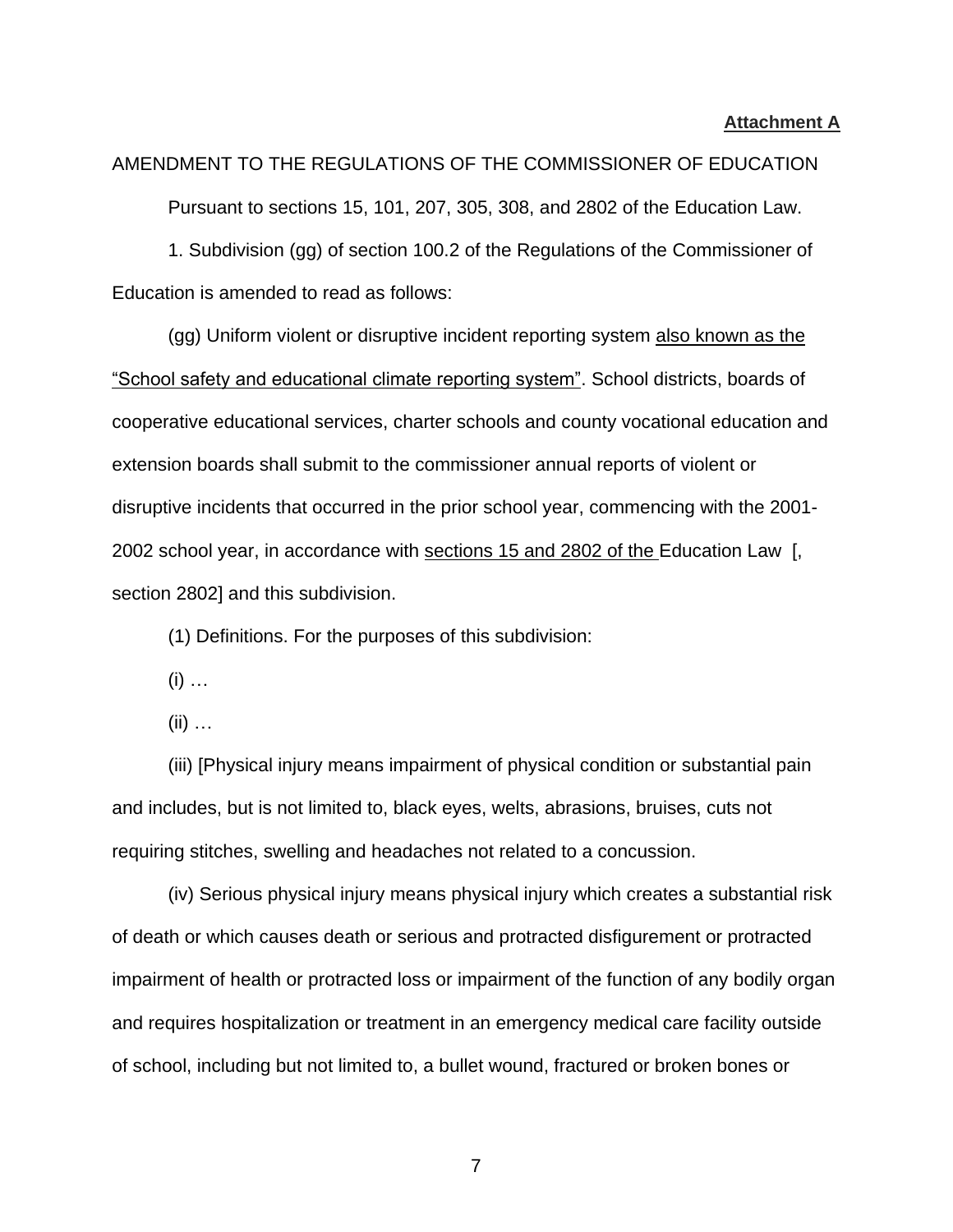teeth, concussions, cuts requiring stitches and any other injury involving risk of death or disfigurement.

(v)] Weapon [means one or more of the following dangerous instruments:

(a) a firearm, including but not limited to a rifle, shotgun, pistol, handgun,

silencer, electronic dart gun, stun gun, machine gun, airgun or spring gun;

(b) a switchblade knife, gravity knife, pilum ballistic knife, cane sword, dagger, stiletto, dirk, razor, box cutter, metal knuckle knife, utility knife or other dangerous knife;

(c) a billy club, blackjack, bludgeon, chukka stick, or metal knuckles;

(d) a sandbag or sandclub;

(e) a sling shot or slungshot;

(f) a martial arts instrument, including but not limited to a kung fu star, ninja star, nin chuck, or shirken;

(g) an explosive, including but not limited to a firecracker or other fireworks;

(h) a deadly or dangerous chemical, including but not limited to a strong acid or base, mace, or pepper spray;

(i) an imitation gun;

(j) loaded or blank cartridges or other ammunition; or

same unlawfully against another] shall mean any weapon defined in Article 265 of the (k) any other dangerous or deadly instrument possessed with intent to use the Penal Law.

(vi)] (iv) Violent or disruptive incident shall mean one of the following categories of incidents that occurs on school property of the school district, board of cooperative educational services, charter school or county vocational education and extension board, committed with or without a weapon (except in the case of weapons possession):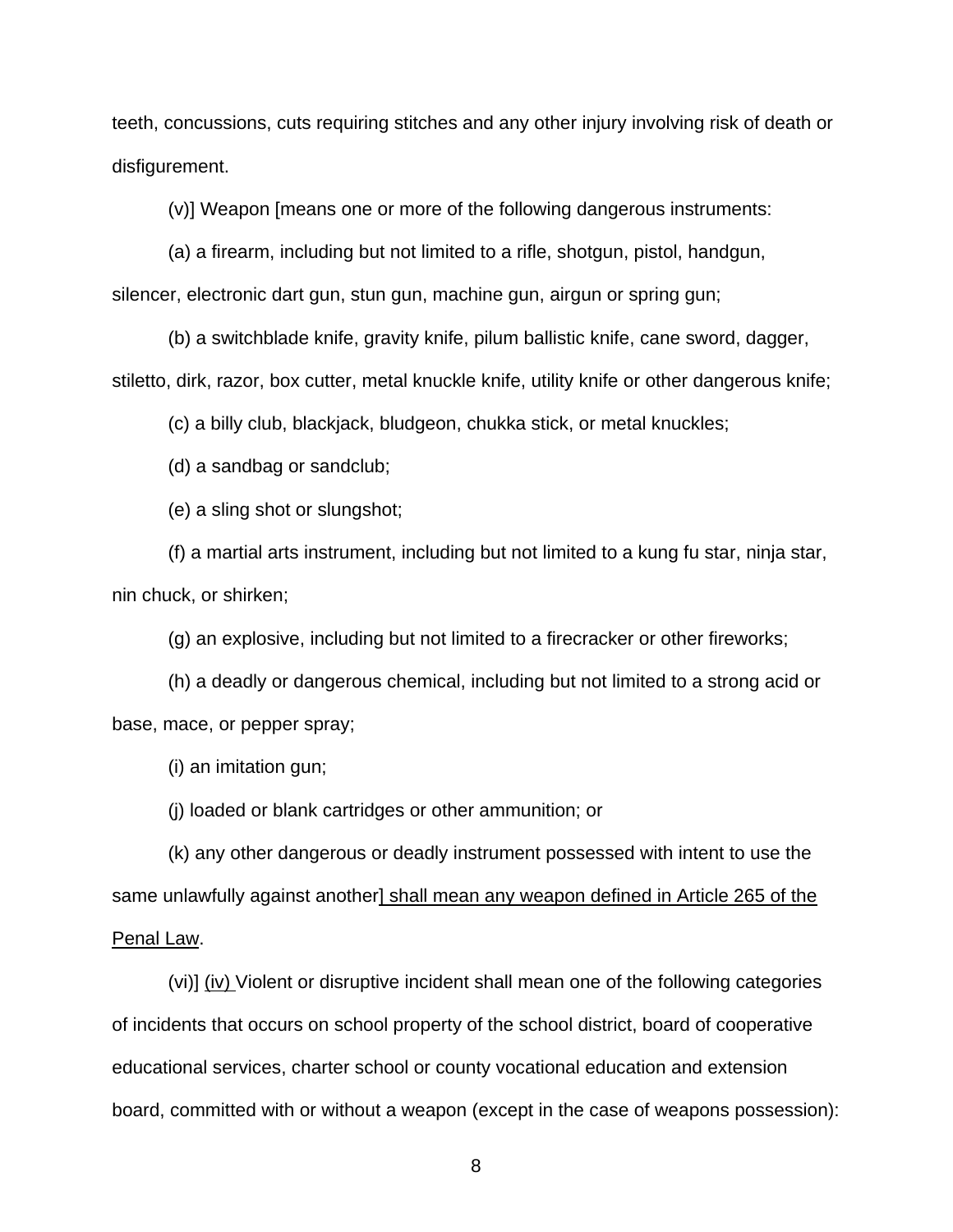(a) …

(b) [Sex offenses.

(1) Forcible sex offenses. Sex offenses involving forcible compulsion and completed or attempted sexual intercourse, oral sexual conduct, anal sexual conduct or aggravated sexual contact, with or without a weapon including but not limited to, rape and sodomy; or resulting from forcibly touching or grabbing another student on a part of the body that is generally regarded as private, which includes, but is not limited to the buttocks, breasts, or genitalia.

(2) Other sex offenses. Other non-consensual sex offenses involving inappropriate sexual contact, including, but not limited to, touching another student on a part of the body that is generally regarded as private, which includes, but is not limited to, the buttocks, breasts, and genitalia, removing another student's clothing to reveal underwear or private body parts, or brushing or rubbing against another person in a sexual manner. Other sex offenses shall also include, but not be limited to conduct that may be consensual or involve a child who is incapable of consent by reason of disability or because he or she is under 17 years of age, provided that such term shall not include consensual sexual conduct involving only students, and/or non-students 18 years of age or under, unless at least one of the individuals participating in the conduct is at least four years older than the youngest individual participating in the conduct.] Sexual offense. An act committed by a person 10 years of age or older which would constitute a felony under Article 130 of the Penal Law, taking into consideration the developmental capacity of the person to form the intent to commit such act, and where the school has referred the person to the police for the act.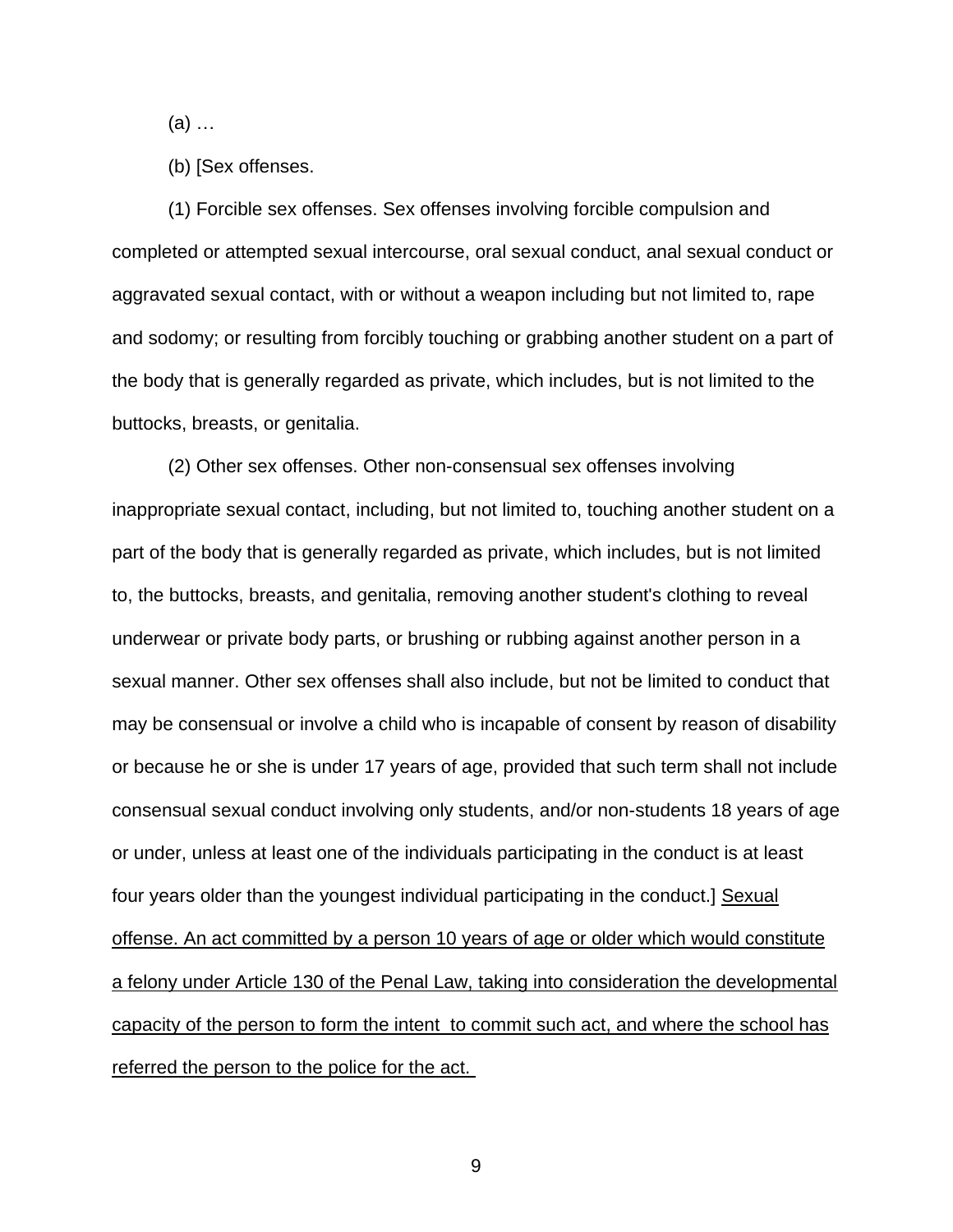(c) Assault. [Intentionally or recklessly causing physical injury to another person, with or without a weapon, in violation of the school district code of conduct which shall include either:

(1) engaging in behavior which causes serious physical injury; or

(2) engaging in behavior which causes physical injury.] An act committed by a person 10 years of age or older which would constitute a felony under Article 120 of the Penal Law, taking into consideration the developmental capacity of the person to form the intent to commit such act, and where the school has referred the person to the police for the act.

 $(d)$  ...

(e) Threat (other than bomb threat or false alarm). A verbal, telephoned, written or electronic message of a threat of violence on school property or at a school related function.

[(e)] (f) Bomb threat. A telephoned, written or electronic message that a bomb, explosive, chemical or biological weapon has been or will be placed on school property.

[(f)] (g) False alarm. Causing a fire alarm or other disaster alarm to be activated knowing there is no danger, or through false reporting of a fire or disaster.

[(g)] (h) Weapons possession. [Possession of one or more weapons as defined by subparagraph (v) of this paragraph, except possession in a classroom or laboratory as part of an instructional program or in a school-related activity under the supervision of a teacher or other school personnel as authorized by school officials which are discovered either through:

(1) routine security checks; or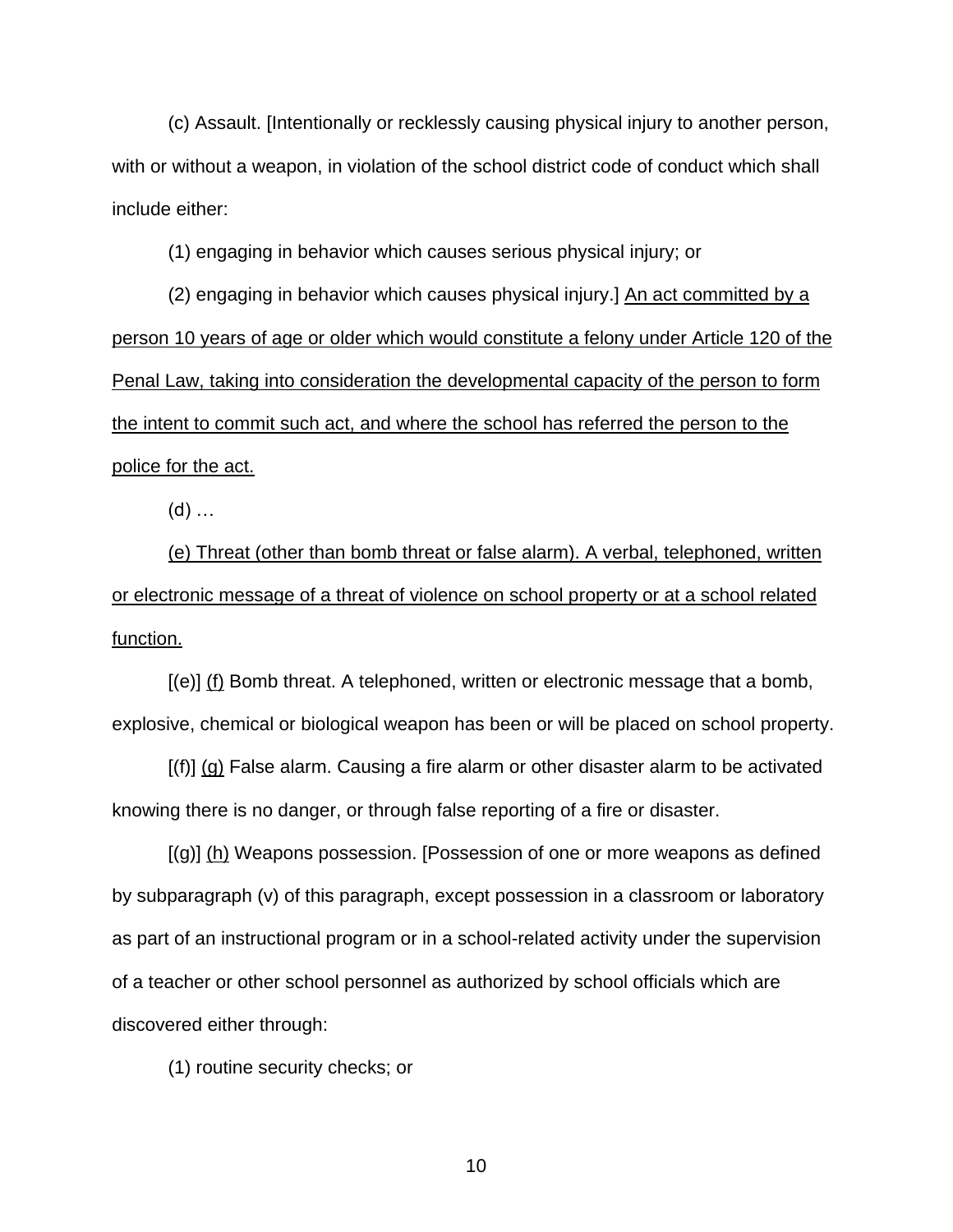(2) weapons possessed at a school function or on school property which are not discovered through a routine security check, including but not limited to, weapons found in the possession of a student or within a locker.] An act committed by a person 10 years of age or older which would constitute a felony under Article 265 of the Penal Law, taking into consideration the developmental capacity of the person to form the intent to commit such act, and where the school has referred the person to the police for the act.

(h)]  $(i)$  …

 $[(i)]$   $(i)$  …

(2) Recording of offenses.

(i) For purposes of reporting pursuant to this subdivision, each incident shall be reported once in the highest ranking category of offense that applies, except that incidents involving a weapon and one of the offenses listed in clauses (1)[(vi)](iv)(a) through [(f)](g) of this subdivision shall be reported in the highest ranking category of offense that applies as an offense committed with a weapon, and not in weapons possession; and incidents involving drug use, possession or sale and/or alcohol use, possession or sale and another offense shall be reported in the highest ranking category in clauses (1)[(vi)](iv)(a) through  $[(g)](h)$  of this subdivision that applies. If the offense involves only the use, possession or sale of drugs or alcohol, it shall be recorded in the applicable category of drug or alcohol use, possession or sale as an incident involving drug or alcohol use, possession or sale only. For purposes of determining the highest ranking offense pursuant to this subparagraph, offenses shall be ranked in the order that they appear in clauses  $(1)[(vi)](iv)(a)$  through  $[(f)](g)$  of this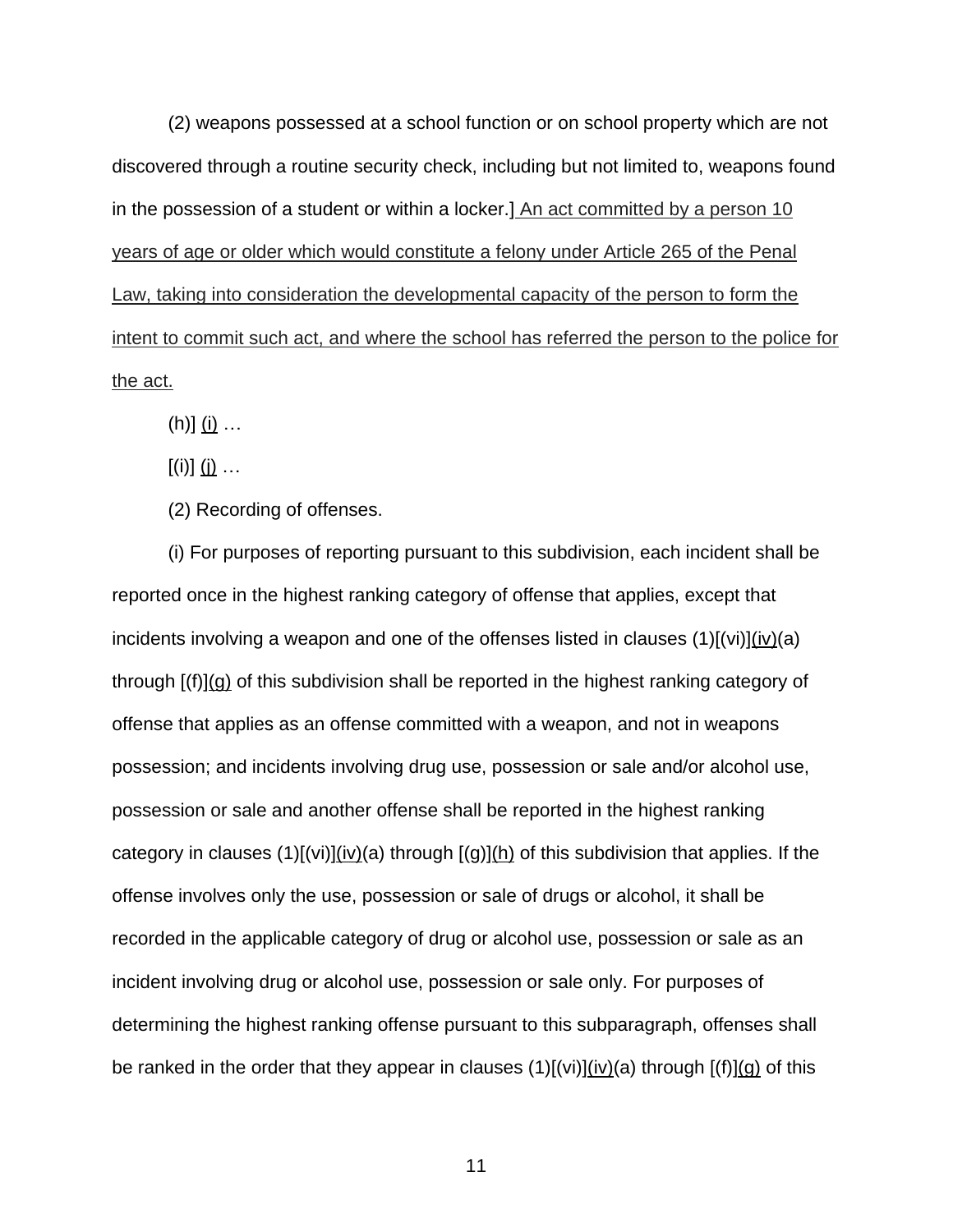subdivision, followed by weapons possession, drug use, possession or sale and alcohol use, possession or sale.

(ii) All incidents involving threats (other than bomb threats), bomb threats or false alarms as defined in clauses (1)[(vi)](iv)(e) [and (f)] through (g) of this subdivision shall be reported. All incidents involving material incidents of harassment, bullying, and/or discrimination as defined in clause  $(1)[(vi)](iv)(d)$  of this subdivision shall be reported.

(3) Submission of report. Each annual school safety and educational climate incident report shall be in a form prescribed by the commissioner and shall contain such information as the commissioner shall prescribe, including but not limited to information on the frequency and types of incidents, offenders, victims and student discipline or referral actions taken, as is available on the date the annual report is submitted. Each school district, board of cooperative educational services, charter school and county vocational education and extension board shall annually submit its report on violent or disruptive incidents, in the manner prescribed by the commissioner, on or before the basic educational data system (BEDS) reporting deadline or such other date as determined by the commissioner.

 $(4)$  ...

(5) [Preparation of report. Each annual violent or disruptive incident report shall be in a form prescribed by the commissioner and shall contain such information as the commissioner shall prescribe, including but not limited to information on the frequency and types of incidents, offenders, victims and student discipline or referral actions taken, as is available on the date the annual report is submitted.

(6)] Local procedures…

 $[(7)]$   $(6)$  Confidentiality...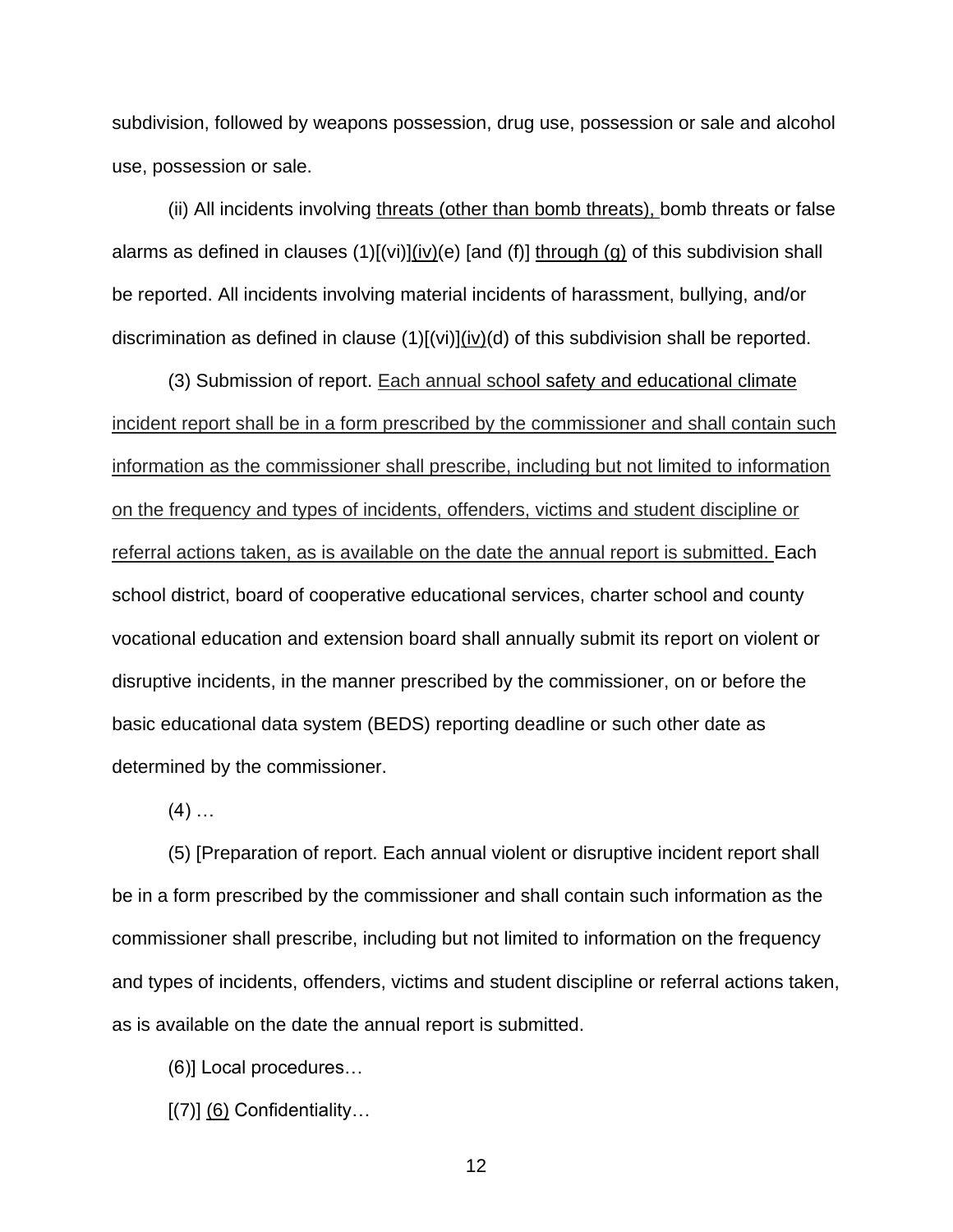[(8)] (7) School violence index. Each school year, commencing with the 2005- 2006 school year, the department shall establish a school violence index as a comparative measure of the level of school violence in a school. The school violence index will be computed in accordance with a formula established by the commissioner that takes into account the enrollment of the school and is weighted to reflect the most serious violent incidents, which shall include [but need not be limited to]only the following categories of incidents: homicide, [forcible] sexual offense, assault [resulting in serious physical injury, assault resulting in physical injury], and incidents involving the possession[,] or use [or threatened use] of a weapon.

(8) Persistently dangerous schools. For purposes of determining persistently dangerous schools pursuant to section 120.3 of this Subchapter, only the most serious violent incidents, which shall include only the following categories of incidents: homicide, sexual offense, and incidents involving the possession or use of a weapon, as defined in this subdivision, shall be used in making such determination.

2. Paragraph (4) of subdivision (cc) of section 100.2 of the Regulations of the Commissioner of Education is amended to read as follows:

(4) Violent or disruptive incident report. Commencing with the 2002-2003 school year, the BOCES report card shall include a summary of the BOCES' annual violent or disruptive incident report, also known as the "school safety and educational climate report" as required pursuant to subdivision (gg) of this section in a format containing such information as the commissioner shall prescribe.

3. Subdivision (a) of section 120.3 of the Regulations of the Commissioner of Education is amended to read as follows: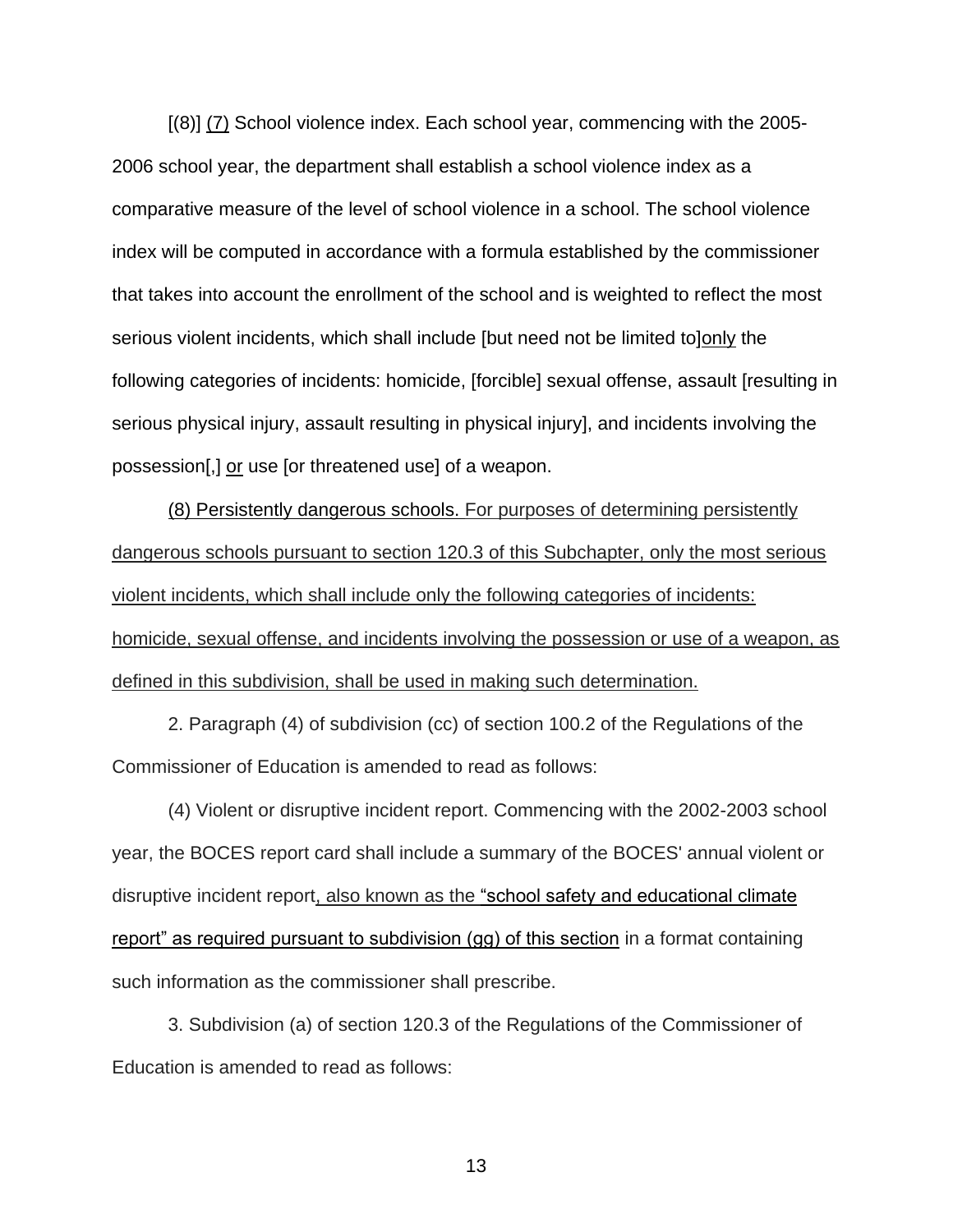(a) Persistently dangerous schools. Pursuant to guidelines to be developed by the Commissioner in consultation with a representative sample of local educational agencies, the Commissioner shall determine which public elementary and secondary schools are persistently dangerous. A determination that a school is persistently dangerous shall be based upon objective information including, at a minimum, data submitted through the uniform violent incident reporting system, also known as the "school safety and educational climate report", established pursuant to [section 2802 of](https://1.next.westlaw.com/Link/Document/FullText?findType=L&pubNum=1000069&cite=NYEDS2802&originatingDoc=I92347FC8C90F4E89B93673ACB6A539B7&refType=LQ&originationContext=document&transitionType=DocumentItem&contextData=(sc.Category))  [the Education Law](https://1.next.westlaw.com/Link/Document/FullText?findType=L&pubNum=1000069&cite=NYEDS2802&originatingDoc=I92347FC8C90F4E89B93673ACB6A539B7&refType=LQ&originationContext=document&transitionType=DocumentItem&contextData=(sc.Category)) and pursuant to section 100.2(gg) of this Subchapter, over a period of two years.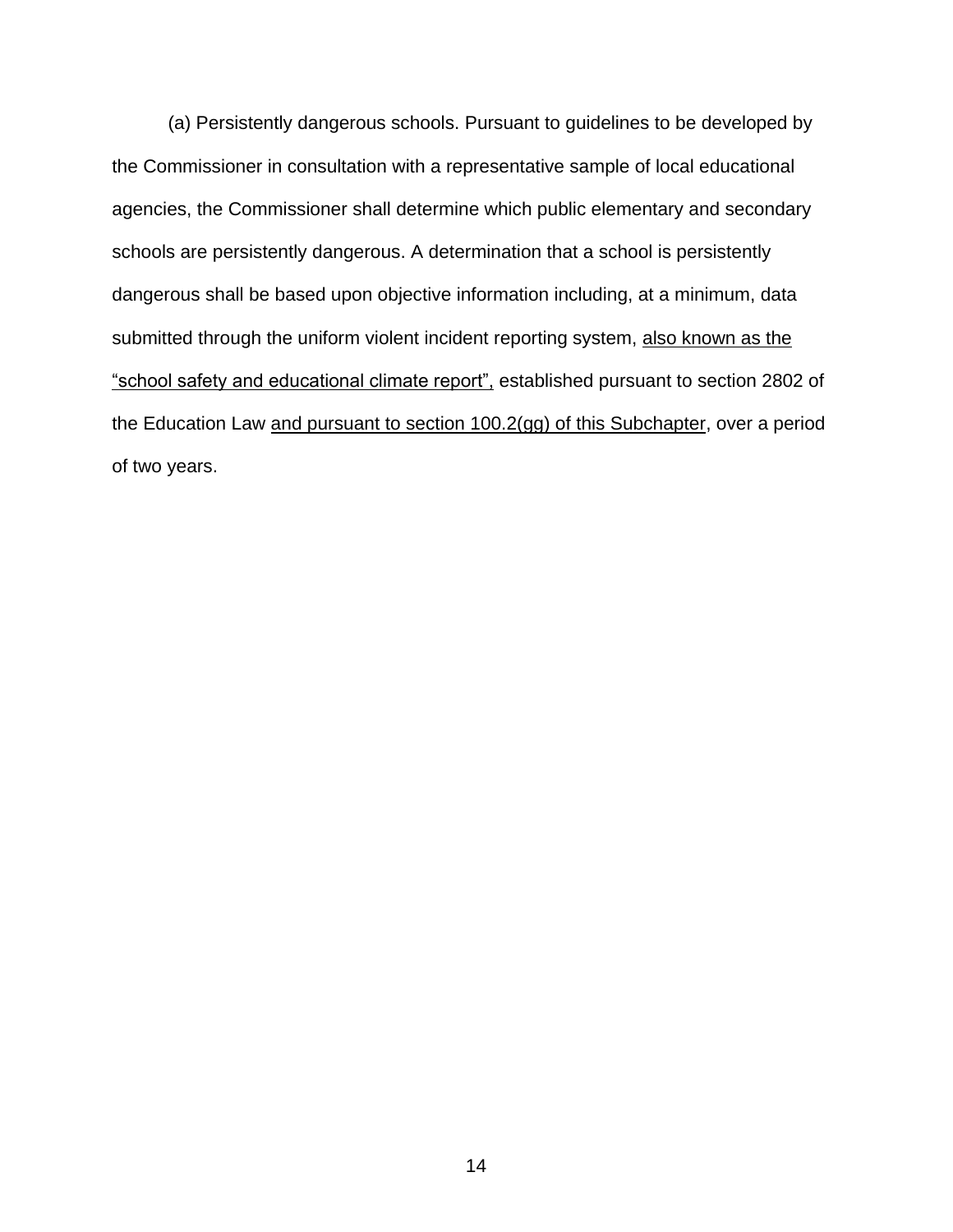# **Attachment B**

# **School Safety Task Force Members**

|                | Organization                                               | <b>Name</b>            |
|----------------|------------------------------------------------------------|------------------------|
| $\mathbf{1}$   | <b>Advocates for Children</b>                              | Dawn Yuster            |
| $\overline{2}$ | Albany City School District                                | Lori McKenna           |
| 3              | Albany City School District                                | Kerri Canzone-Ball     |
| 4              | Alliance for Quality Education                             | Marina Marcou-O'Malley |
| 5              | Amsterdam High School                                      | <b>Tyrone O'Meally</b> |
| 6              | Berkshire Free Union School District                       | Joanne Wagar           |
| 7              | Berkshire Free Union School District                       | Michael Vanyo          |
| 8              | Bright-Line Threat Assessment & Management Consulting, LLC | Mark Concordia         |
| 9              | Children's Defense Fund New York                           | Julia Davis            |
| 10             | Children's Defense Fund New York                           | Charlotte Pope         |
| 11             | <b>Commission on Economic Opportunity</b>                  | Katherine Maciol       |
| 12             | Conference of Big 5 School Districts                       | Jennifer Pyle          |
| 13             | Council of School Supervisors & Administrators             | Mark Cannizzaro        |
| 14             | Council of School Supervisors & Administrators             | Rosemarie Sinclair     |
| 15             | <b>Division of Criminal Justice Services</b>               | <b>Allison Motta</b>   |
| 16             | East Greenbush Central School District                     | Jeff Simons            |
| 17             | <b>Empire Justice</b>                                      | Eoghann Renfroe        |
| 18             | Empire State Pride Agenda                                  | Jonathan Lang          |
| 19             | <b>Empire State School Administrators Association</b>      | Karen Marconi          |
| 20             | Erie County Sheriff's Office                               | <b>Scott Patronik</b>  |
| 21             | <b>Fulton Central School District</b>                      | <b>Brian Pulvino</b>   |
| 22             | <b>Fulton Central School District</b>                      | Dennis Kwaczala        |
| 23             | Gay, Lesbian & Straight Education Network (GLSEN)          | a.t. Furuya            |
| 24             | Healthy Schools Network, Inc.                              | <b>Claire Barnett</b>  |
| 25             | Ithaca City School District                                | Dr. Luvelle Brown      |
| 26             | Lockport Central School District                           | Michelle Bradley       |
| 27             | Mental Health Association in New York State, Inc.          | Amy Molloy             |
| 28             | Mental Health Association in New York State, Inc.          | Glenn Liebman          |
| 29             | Nassau County Assistant District Attorney Office           | John Byrne             |
| 30             | New York Association of School Psychologists               | John Garruto           |
| 31             | New York Association of School Psychologists               | Kelly Caci             |
| 32             | New York City Department of Education                      | Mark Rampersant        |
| 33             | New York City Police Department                            | Chauncey Parker        |
| 34             | New York City Police Department                            | Chief Juanita Holmes   |
| 35             | New York City Police Department                            | Nilda Hofmann          |
| 36             | New York Civil Liberties Union                             | Donna Lieberman        |
| 37             | New York Civil Liberties Union                             | Johanna Miller         |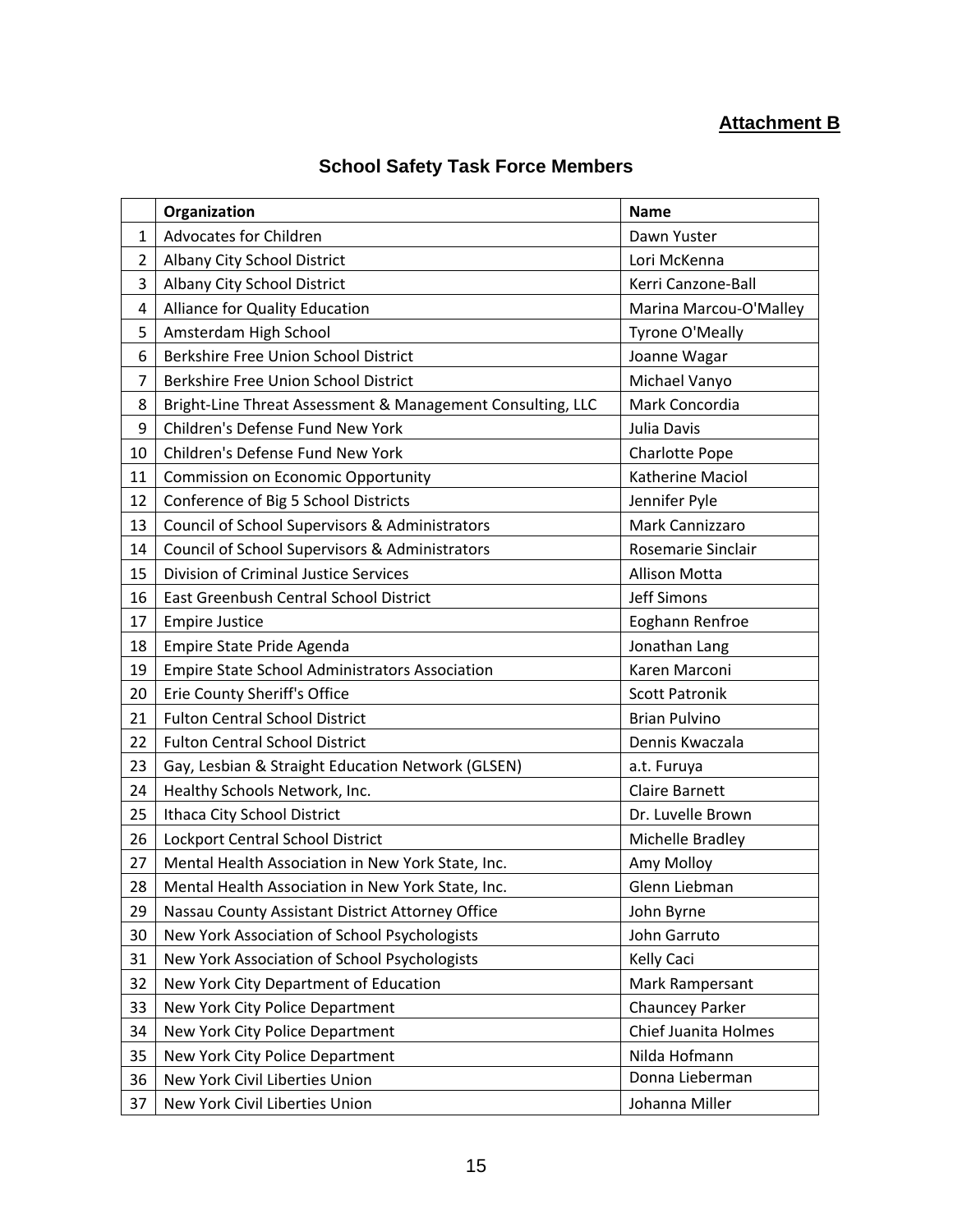|    | Organization                                            | <b>Name</b>             |
|----|---------------------------------------------------------|-------------------------|
| 38 | New York Civil Liberties Union                          | Stefanie Coyle          |
| 39 | New York State Assembly (Benedetto)                     | John Collazzi           |
| 40 | New York State Assembly (O'Donnell)                     | Ann Horowitz            |
| 41 | New York State Assembly Chair (Mayer)                   | Georgia Asciutto        |
| 42 | New York State Association for Pupil Transportation     | Dave Christopher        |
| 43 | New York State Catholic Conference                      | Carol Hayes             |
| 44 | New York State Catholic Conference                      | James Cultrara          |
| 45 | New York State Center for Rural Schools                 | David Little            |
| 46 | New York State Center for Rural Schools                 | <b>Heather Zellers</b>  |
| 47 | New York State Center for School Safety                 | Jim Dillon              |
| 48 | New York State Center for School Safety                 | <b>Tina Tierney</b>     |
| 49 | New York State Congress of Parents and Teachers         | Kyle Belokopitsky       |
| 50 | New York State Counselor's Association                  | <b>Carol Miller</b>     |
| 51 | New York State Department of Health                     | Priti Irani             |
| 52 | New York State Department of Mental Health              | Jon Rice                |
| 53 | New York State Division of Criminal Justice Services    | Michael Green           |
| 54 | New York State Division of Homeland Security            | Barbara Lee Steigerwald |
| 55 | New York State Education Department                     | Christina Coughlin      |
| 56 | New York State Education Department                     | Christopher Suriano     |
| 57 | New York State Education Department                     | <b>Ellen Martin</b>     |
| 58 | New York State Education Department                     | Gwyn Marschman          |
| 59 | New York State Education Department                     | Kathleen DeCataldo      |
| 60 | New York State Education Department                     | <b>Kim Wilkins</b>      |
| 61 | New York State Education Department                     | Maribeth Barney         |
| 62 | New York State Education Department                     | Michele Shahen          |
| 63 | New York State Education Department                     | Rose LeRoy              |
| 64 | New York State Office of Children and Family Services   | Josephine Kamya         |
| 65 | New York State Office of Children and Family Services   | Tim Bromirski           |
| 66 | New York State Office of Mental Health                  | <b>Bonnie Catlin</b>    |
| 67 | New York State Office of Mental Health                  | Donna Bradbury          |
| 68 | <b>New York State Police</b>                            | Craig Vedder            |
| 69 | New York State Police                                   | Janice Severson         |
| 70 | New York State Probation                                | Robert Maccarone        |
| 71 | New York State School Board Association                 | Jay Worona              |
| 72 | New York State School Board Association                 | Kate Gaffney            |
| 73 | New York State School Counselor's Association           | Kathleen Corbett        |
| 74 | New York State School Counselor's Association           | Melissa Asbell          |
| 75 | New York State School Social Worker's Association       | Julie Beatrice          |
| 76 | New York State Small Cities School District Association | Nina Karbacka           |
| 77 | New York State United Teachers' Association             | <b>Terry McSweeney</b>  |
| 78 | New York State Division of Criminal Justice Services    | lan Grugan              |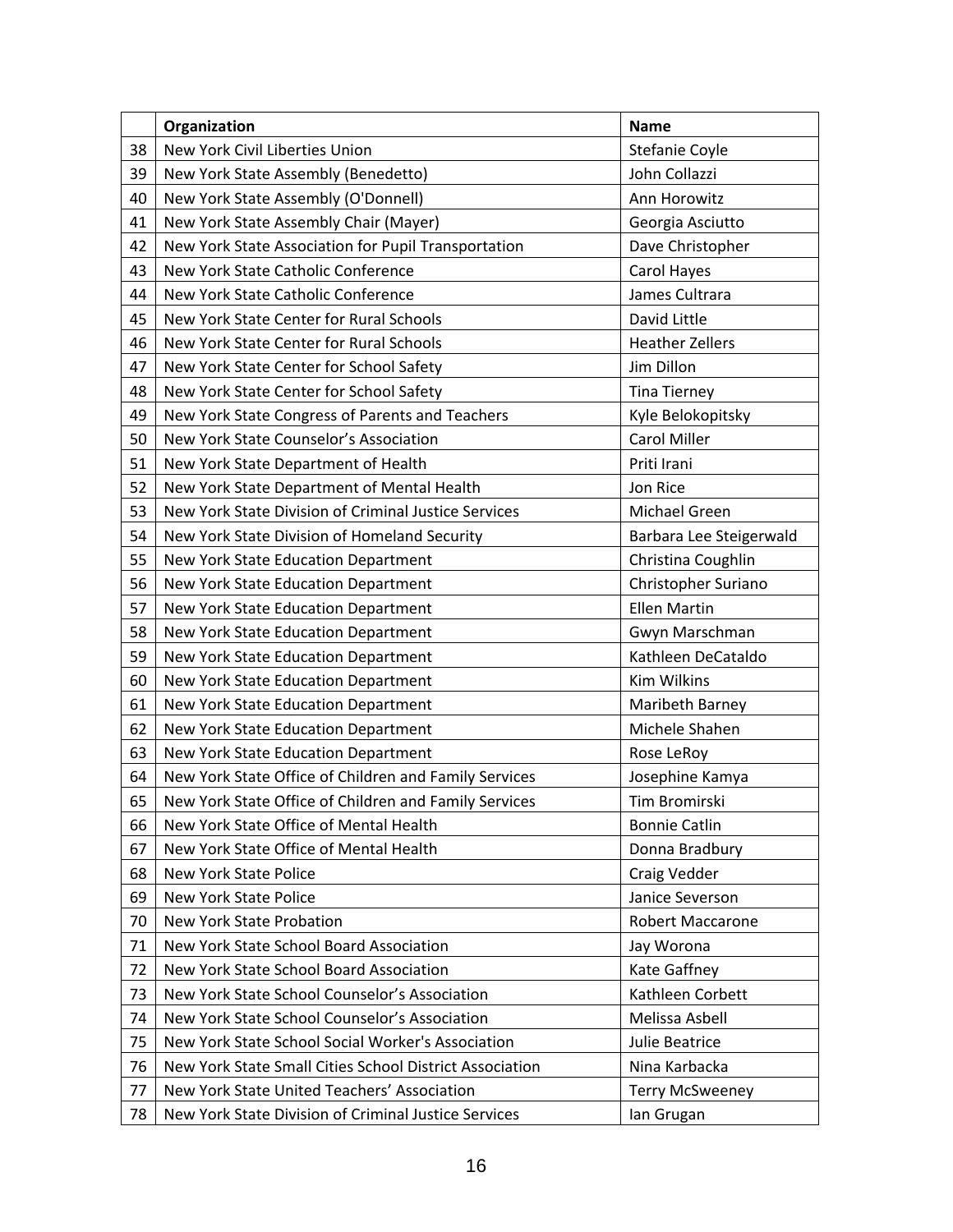|    | Organization                                           | <b>Name</b>             |
|----|--------------------------------------------------------|-------------------------|
| 79 | New York State Division of Criminal Justice Services   | Johanna Sullivan        |
| 80 | New York State Division of Criminal Justice Services   | Joshua Vinehout         |
| 81 | New York State Division of Criminal Justice Services   | Michael Wood            |
| 82 | New York State Division of Criminal Justice Services   | <b>Scott Neff</b>       |
| 83 | NYCDOE Office of Safety and Youth Development          | <b>Holly Bedwell</b>    |
| 84 | Oceanside Central School District                      | Phyllis Harrington      |
| 85 | Oneida-BOCES                                           | Patty Cerio             |
| 86 | <b>Oneonta Central School District</b>                 | Tom Brindley            |
| 87 | Oswego Board Of Cooperative Education Services (BOCES) | Christopher Todd        |
| 88 | Parsons Child and Family Center (Northern Rivers)      | William T. Gettman, Jr. |
| 89 | Permanent Judicial Commission on Justice for Children  | Kristen Anne Conklin    |
| 90 | Putnam Northern Westchester BOCES                      | James Ryan              |
| 91 | <b>Putnum Northern Westchester BOCES</b>               | John McCarthy           |
| 92 | Saugerties High School                                 | <b>Thomas Averill</b>   |
| 93 | School Administrators Association of New York State    | <b>Cindy Gallagher</b>  |
| 94 | School Administrators Association of New York State    | Donald Nickson          |
| 95 | South Glens Falls School District                      | Michael Patton          |
| 96 | <b>SUNY Albany School of Education</b>                 | Kevin Quinn             |
| 97 | <b>Troy City Schools</b>                               | John Carmello           |
| 98 | <b>Webster Central School District</b>                 | Carmen Gumina           |